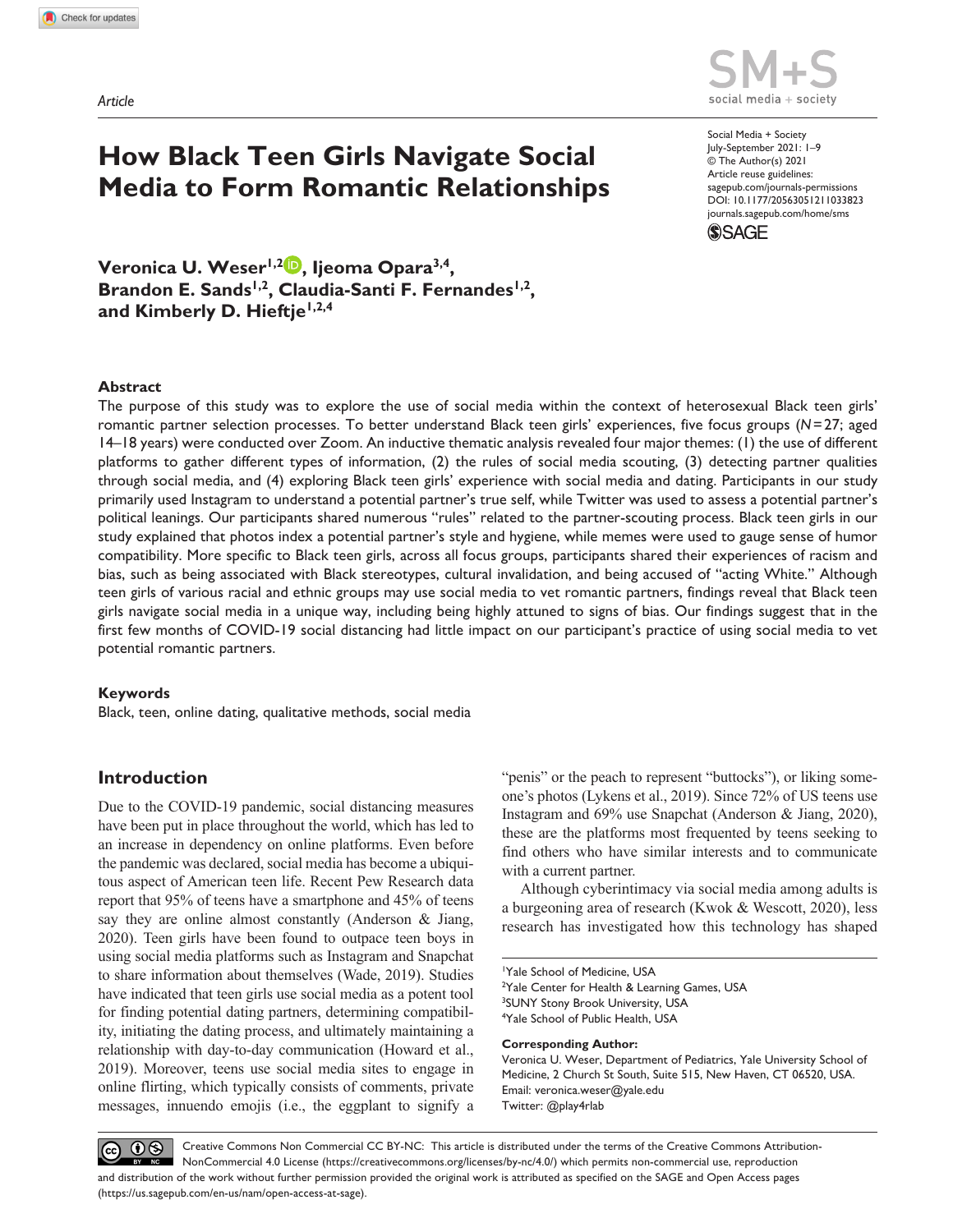teen dating and romance (Rueda et al., 2015). Research investigating the adverse effects of social media on teen romance has documented problematic dating behaviors, including digital dating abuse (Reed et al., 2016, 2017) as well as an increase in interpersonal surveillance and social comparison (Ho et al., 2016), which likely contributes to teens' self-sexualization (Trekels et al., 2018).

However, the constantly changing landscape of social media platforms, especially with platforms considered *en vogue* by teen users, contributes to difficulties in evaluating the utility of social media for teen romance. Indeed, the published literature surveyed focuses mostly on teen Facebook use (Howard et al., 2019; Lucero et al., 2014; Lykens et al., 2019; Rueda et al., 2015; Van Ouytsel et al., 2016, 2019), which has largely dropped out of style with today's teens: 2018 data from Pew Research Center showed a drop from 71% of teens reporting Facebook as their preferred platform in 2015 to just 51%, a number that is likely to have fallen further in the intervening years (Anderson & Jiang, 2020).

According to the Pew Research Center, Black teenagers are more likely to have smartphones than their White or Hispanic counterparts, with 34% of Black teenagers going online "almost constantly" (Lucero et al., 2014). Notably, previous research indicates that social media is used extensively by teens seeking to learn about potential romantic partners (Van Ouytsel et al., 2016). Although there is ample literature describing the demographics of social media users (Lucero et al., 2014), very few studies have explored how social media facilitates dating and partner selection processes, specifically for Black teen girls.

Investigating the use of social media by Black teen girls in processes associated with evaluating potential romantic partners may provide researchers with a better understanding of decision-making processes regarding dating. Moreover, social media has been found to be useful in disseminating sexual health education to teens due to its ability to share information on a larger scale (Selkie et al., 2011; Stevens et al., 2017). Understanding how Black teen girls use social media to evaluate potential romantic partners may allow prevention researchers to leverage technology to better serve this group. Bull et al. (2012) state that there are few settings solely devoted to educating youth about sexual health. Even fewer spaces have been created for Black teen girls to discuss and learn about forming healthy romantic relationships. Thus, social media can provide a safe space for youth to express themselves.

Because the role of social media in the dating lives of Black teen girls is understudied relative to their White peers, the purpose of this study is to examine the experiences of Black teen girls using social media to cultivate romantic relationships. We conducted five focus groups to gain a deeper understanding of how Black teen girls navigated different social media platforms and the purpose of various platforms in choosing a romantic partner. Focus groups were conducted at the start of the COVID-19 pandemic.

# **Method**

#### *Recruitment*

This study is a part of a larger study funded by the National Institute on Child and Human Development (NICHD) to support the development of a multiplayer videogame HIV prevention intervention that is gender- and culturally tailored for Black teen girls and expands upon an existing card game intervention (Hieftje et al., 2019). The study was approved by the university's institutional review board, and the focus groups were conducted online due to the COVID-19 pandemic and subsequent stay at home orders. To recruit our target population, we designed an advertisement that linked to an eligibility survey hosted on the online data collection platform, Qualtrics. This ad ran simultaneously on both Facebook and Instagram and was displayed nationally to individuals who self-identified on those platforms as (1) Black, (2) female, (3) between the ages of 14 and 18 years, and (4) identify as heterosexual. Of the 173 individuals who completed the screening survey, 72 were eligible to participate in the focus groups based on self-reported sex, race, age, and sexual orientation.

We emailed each of the 72 eligible participants a personalized message explaining in greater detail the study and their potential involvement. The institutional review board (IRB)-approved consent and information form was included as an attachment. Consent forms were emailed to parents/ guardians of participants who were interested in being in the study. All participants consented to the audio recording of the focus groups, as well as to the collection of typed messages sent through Zoom's text chat function.

#### *Participants*

Twenty-seven teen girls aged 14–18 years (*M*=16.22 years; *SD*=1.25) who self-identified as Black were recruited through advertisements in Facebook and Instagram (*n*=19). Friends of focus group participants (*n*=8) contacted the research team, requesting to be involved in the study, and were thus recruited through snowball sampling. Since Zoom displays the names of all participants, these display names were changed to codenames by the focus group facilitator prior to participants joining the call. Participants were instructed to use these codenames to refer to themselves and other participants and not to disclose any personal information. Overall, our participants hailed from 12 US states.

### *Data Collection*

Five audio-recorded focus groups were conducted (see Table 1 for composition of each group) through Zoom video conferencing software. A phenomenological framework (Kevern & Webb, 2001) was used to guide the discussion according to the semi-structured interview questions (see Appendix 1). Although disparities in power relationships between researchers and respondents always exist, the phenomenological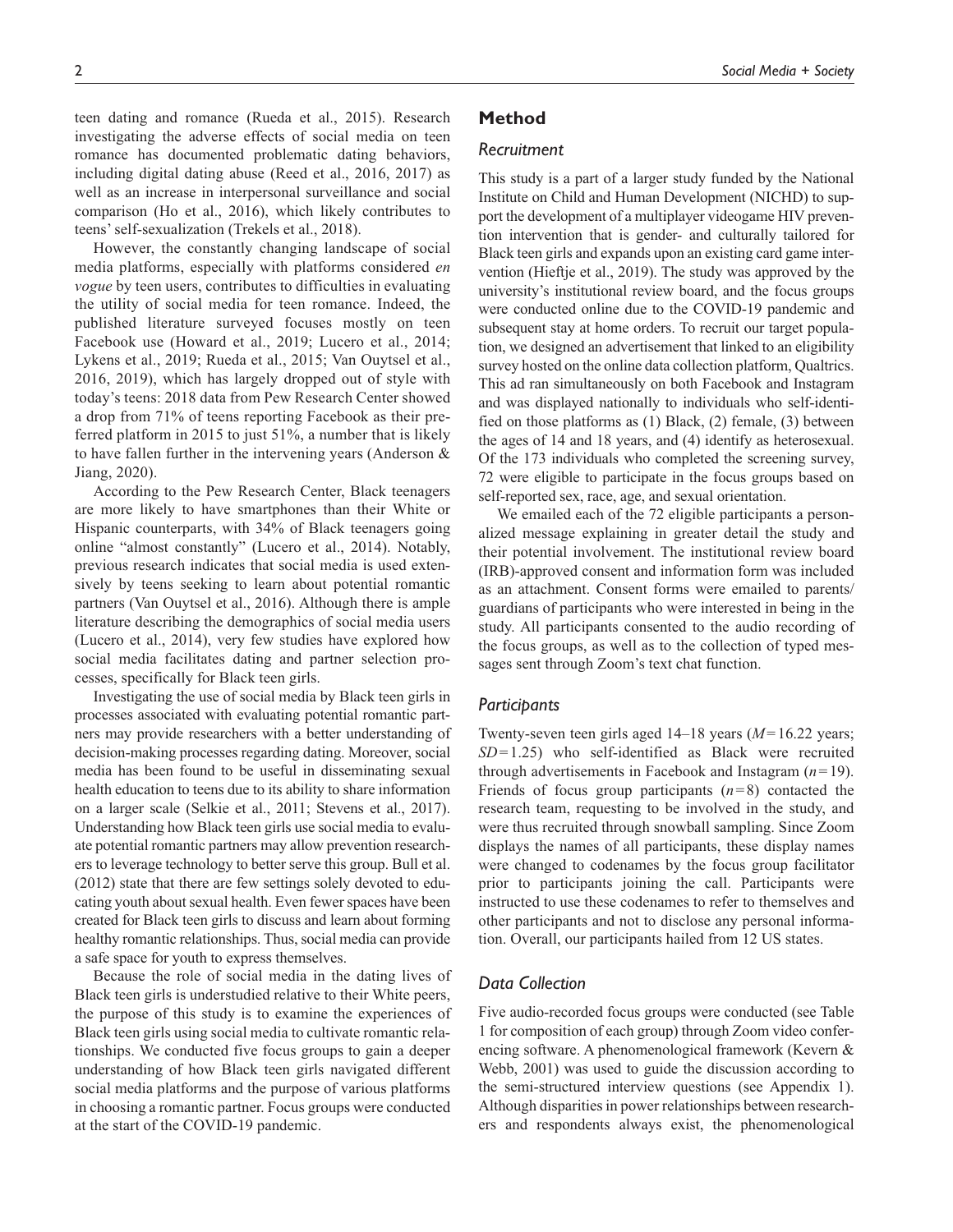| Table 1. Focus Groups. |                         |                     |                              |  |
|------------------------|-------------------------|---------------------|------------------------------|--|
| Date                   | Duration of group (min) | No. of participants | Ages of participants (years) |  |
| 30 April 2020          |                         |                     | 16.17.17.18                  |  |
| 4 May 2020             | ۱05                     |                     | 14, 16, 16, 17, 17, 18       |  |

6 May 2020 105 5 15, 15, 16, 17, 17 8 May 2020 118 18 18 18 19 19 10 118 15, 15, 17, 18, 18 17 June 2020 126 7 14, 15, 15, 15, 16, 16, 18

**Table 1.** Focus Groups.

framework ensures that priority is given to the participants' experiences by centering the lived experiences of the participants. Focus groups provided insight and understanding of phenomena, examining interactions among participants (Patton, 2014). Focus groups can empower vulnerable youth, particularly Black teen girls, and allow them to develop rapport in a group setting while also becoming comfortable in expressing their opinions and thoughts. Two co-facilitators (V.U.W. and B.E.S.) conducted each focus group. During focus groups, both also took virtual field notes to facilitate the development of an audit trail (Rodgers & Cowles, 1993); however, one primarily served as the interviewer, as the other served as the observer to detail any physical cues, gestures, and behaviors. The co-facilitators met with the senior author (K.D.H.) after each focus group to debrief and note any initial salient themes that emerged as well as talk through potential biases. The focus groups ranged from 90 to 120min, and each focus group consisted of four to six participants. Typically, three to four focus groups yield saturation; we conducted five focus groups to enhance the rigor of our study (Patton, 2014).

At the end of each focus group, participant mailing addresses were collected through Zoom's private chat function, and the principal investigator mailed all participants prepaid Visa gift cards in the amount of US\$30.

### *Data Coding and Analysis*

Audio recordings were transcribed by a professional transcription service and reviewed by the research team for accuracy. Field notes and Zoom chat messages sent by focus group participants either privately to the facilitators or publicly to all participants were aligned with focus group transcripts to aid in clarifying the context of the conversations. To reduce individual bias and increase rigor, investigator triangulation (Denzin, 1970) was employed in the development of the codes. As such, four of the authors (V.U.W., I.O., B.E.S., and K.D.H.) coded all transcripts in a confirmability audit. An inductive thematic analysis was used, beginning with each member of the research team reading the transcripts to obtain a sense of the whole and then generating initial codes, related to the research, without a preexisting coding frame (Boyatzis, 1998; Braun & Clarke, 2006). Codes were then sorted and organized into themes and subthemes, whereby themes are recurring patterns that occur across all transcripts and contain subthemes organized around these

central concepts (Vaismoradi et al., 2016). Once the initial code sheet was agreed upon, the research team began coding each transcript sequentially, meeting weekly to review each transcript. New codes representing distinct subthemes were added to capture nuance in the ways participants described their experience using social media. The initial codes developed by each researcher and applied to subsequent transcripts were reviewed and discussed until a consensus was reached by all coders. The final codes selected for each transcript were then compiled and organized with Dedoose (2020) mixed-methods analysis software. Because new codes were developed during the discussion of each individual transcript, authors V.U.W. and B.E.S. reviewed previously coded transcripts after each weekly meeting to apply newly agreed-upon codes to prior transcripts. The team agreed on the process of coding before analysis occurred.

During the preparation of the manuscript, the research team consulted with an advisory board consisting of seven Black teen girls who had previously participated in the focus groups to obtain respondent validation of the data (Torrance, 2012). These seven Black teen girls provided feedback on the selection of themes and quotes to ensure that their experiences were represented authentically. The data source triangulation (Denzin, 1970; Torrance, 2012) resulting from the combination of field notes and observational data recorded during the focus groups, focus group transcripts, and input collected from the Black teen advisory board further ensured study rigor.

# *Researcher's Positionality*

The research team consisted of the principal investigator (K.D.H.), a specialist in qualitative research methods (C.F.F.), and a postdoctoral researcher (V.U.W.) who identified as White women. In addition, the team included a postbaccalaureate research assistant (B.E.S.) who identified as a Black man and an assistant professor (I.O.) who identified as a Black woman. I.O. was not involved in the data collection but was involved in the data analysis stage. C.F.F. worked with V.U.W. and K.D.H. to develop the interview questions and to aid V.U.W. in the construction of the research audit trail to enhance study rigor. Prior to data collection, V.U.W. shadowed C.F.F. in preparing and conducting focus groups, and met with C.F.F. to discuss strategies to remain unbiased during focus group facilitation. After the third focus group,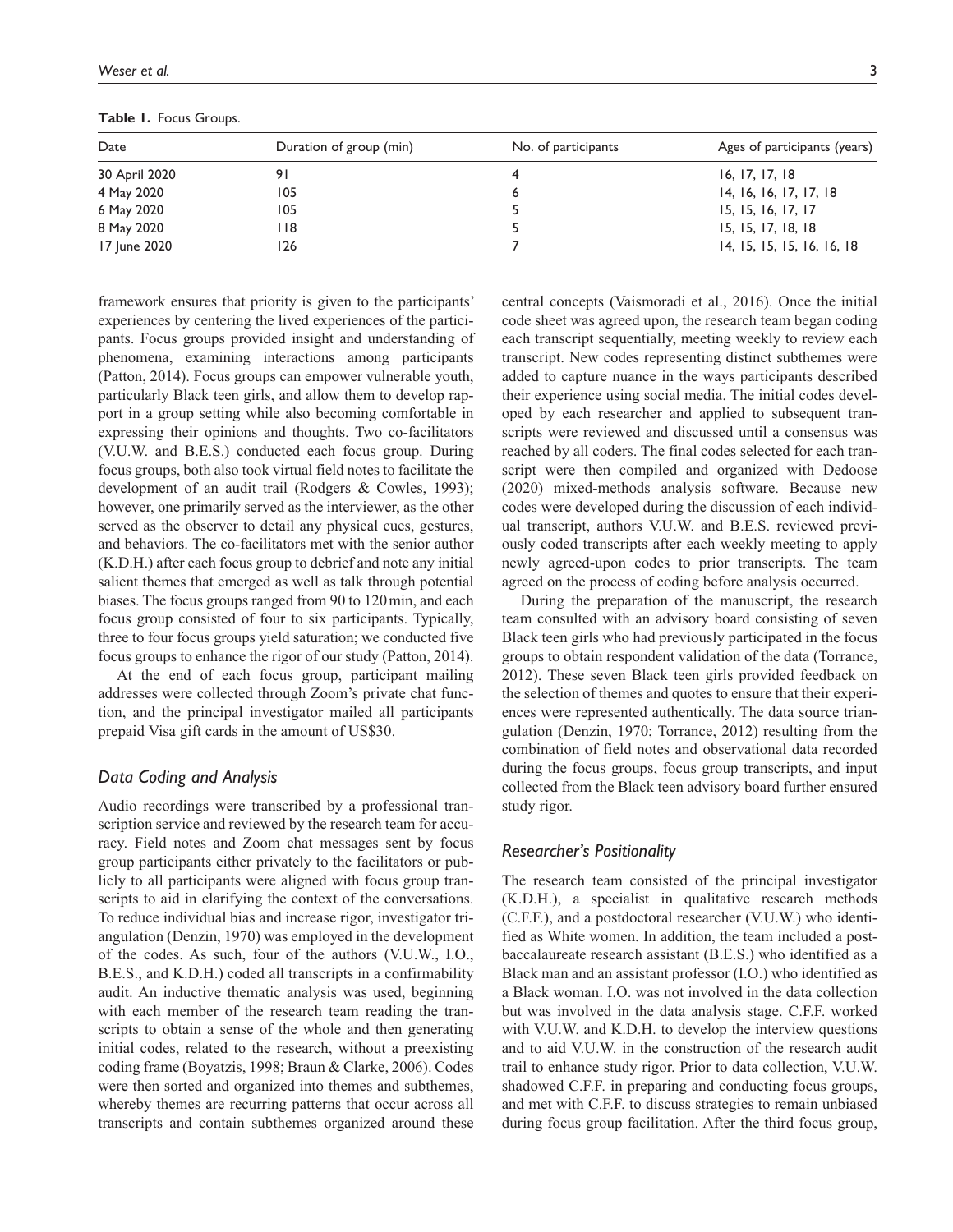| Theme                                                           | Frequency | Definition                                                                                                                                                                                            | <b>Exemplary Quote</b>                                                                                                                                                                                                                                                                                                                                                                    |
|-----------------------------------------------------------------|-----------|-------------------------------------------------------------------------------------------------------------------------------------------------------------------------------------------------------|-------------------------------------------------------------------------------------------------------------------------------------------------------------------------------------------------------------------------------------------------------------------------------------------------------------------------------------------------------------------------------------------|
| Different Platforms to Gather<br>Different Types of Information | 23        | Black teen girls rely on different social<br>media platforms for different types of<br>information                                                                                                    | A05 (age 17): I use Twitter a lot I'll stalk it to<br>know if we clash there.<br>A03 (age 17): I agree. I was going to say Twitter<br>too. People tweet things that are going through<br>their minds.                                                                                                                                                                                     |
| Rules of Social Media Scouting                                  | 34        | Black teen girls discussed "rules"<br>of social media scouting that were<br>remarkably consistent across focus<br>groups                                                                              | D03 (age 18): The worst thing you can do is like<br>all of his pictures immediately after you start<br>following him. That just comes off as too much.<br>You don't do that. You wait a little bit                                                                                                                                                                                        |
| Detecting Partner Qualities<br>Through Social Media             | 187       | Black teen girls described how<br>particular characteristics can be<br>inferred through social media, such as<br>hygiene, style, humor, and underlying<br>racist, sexist, or homophobic<br>tendencies | B03 (age 17): Oh my gosh, this one guy I was<br>talking to him for the longest time. I was feeling<br>him. He was cute. We were talking. And then<br>. one day he retweeted something about women<br>being dishwashers and making sandwiches. I was<br>like, "yeah, you're done."                                                                                                         |
| Black Teen Girls' Experience<br>with Social Media and Dating    | 285       | Black teen girls experienced instances<br>of racism and colorism from boys<br>they interacted with on social media                                                                                    | E06 (age 15): when he tries to demean you like<br>say, "oh, you're not Black, you sound White, you<br>don't talk Black, you don't act Black." Ugh!<br>E03 (age 18): Yeah, or say Oreo, uh-huh.<br>E06 (age 15): [Or he talks about an] "Educated<br>Black person." That's annoying.<br>E02 (age 16): Yeah, because, you know, there<br>isn't one specific way on how to act or be a race. |

**Table 2.** Themes Related to Partner Scouting Using Social Media.

V.U.W. and B.E.S. met with I.O. to discuss the emergence of themes related to Black experience, such as colorism, racism, and gendered racism, that were not part of the initial focus group guide. These discussions with individuals who were aware of the study but not involved in data collection contributed to researcher reflexivity during data collection (Barrett et al., 2020).

### **Results**

Four themes emerged: (1) the use of different platforms to gather different types of information, (2) the rules of social media scouting, (3) detecting partner qualities through social media, and (4) exploring Black teen girls' experience with social media and dating. Table 2 presents themes with definitions, frequency of occurrence, and exemplary-related quotes.

*Different Platforms for Different Information.* Although Facebook was rarely mentioned, participants reported using multiple different social media platforms to find out different types of information about teen boys. Participants referred to this process as "scouting" and emphasized the utility of Instagram for this process:

Instagram [is best] since you can go back. Because guys, they never delete stuff. . . . A big advantage [is seeing] what they're tagged in by everyone. On their Instagram, that's the image of their best self. But if you go through their tagged [photos], their friends might post something, and they don't look their best. I [find an] accurate description of them by going through their tagged photos. (B01, age 16)

While the majority found Instagram to be the most useful for scouting, participants agreed that Snapchat provided a less curated presentation:

Snapchat is pretty low-grade stuff where you talk to the person and you see pictures on the stories. On Instagram you check out everything, who their friends are, what they are liking, what type of hashtags they're liking. And what they're commenting on. (D02, age 15)

Finally, Black teen girls agreed that Twitter was ideal for learning about a potential partner's political views, explaining, "I like to use Twitter because Twitter can be a really political place. I'll stalk it to know if we clash there" (A05, age 17). Twitter was also thought to provide a window into the unfiltered thought process of potential dating partners:

I feel like if you can find their Twitter account, then you can see their real selves. Because people post crazy stuff on Twitter. They can be at night tweeting whatever thought crosses their mind. That's where you find the true information. (B04, age 17)

In addition to describing what social media platforms the teens used, they also shared their rules and guidelines for how to go about the social media scouting process.

*Rules of Social Media Scouting.* Across the board, participants emphasized the particular "do's and don'ts" of social media scouting, which boiled down to the most important principle: "don't seem thirsty" (D03, age 18). According to a recent *New York Times* article, "thirst" describes "a graceless need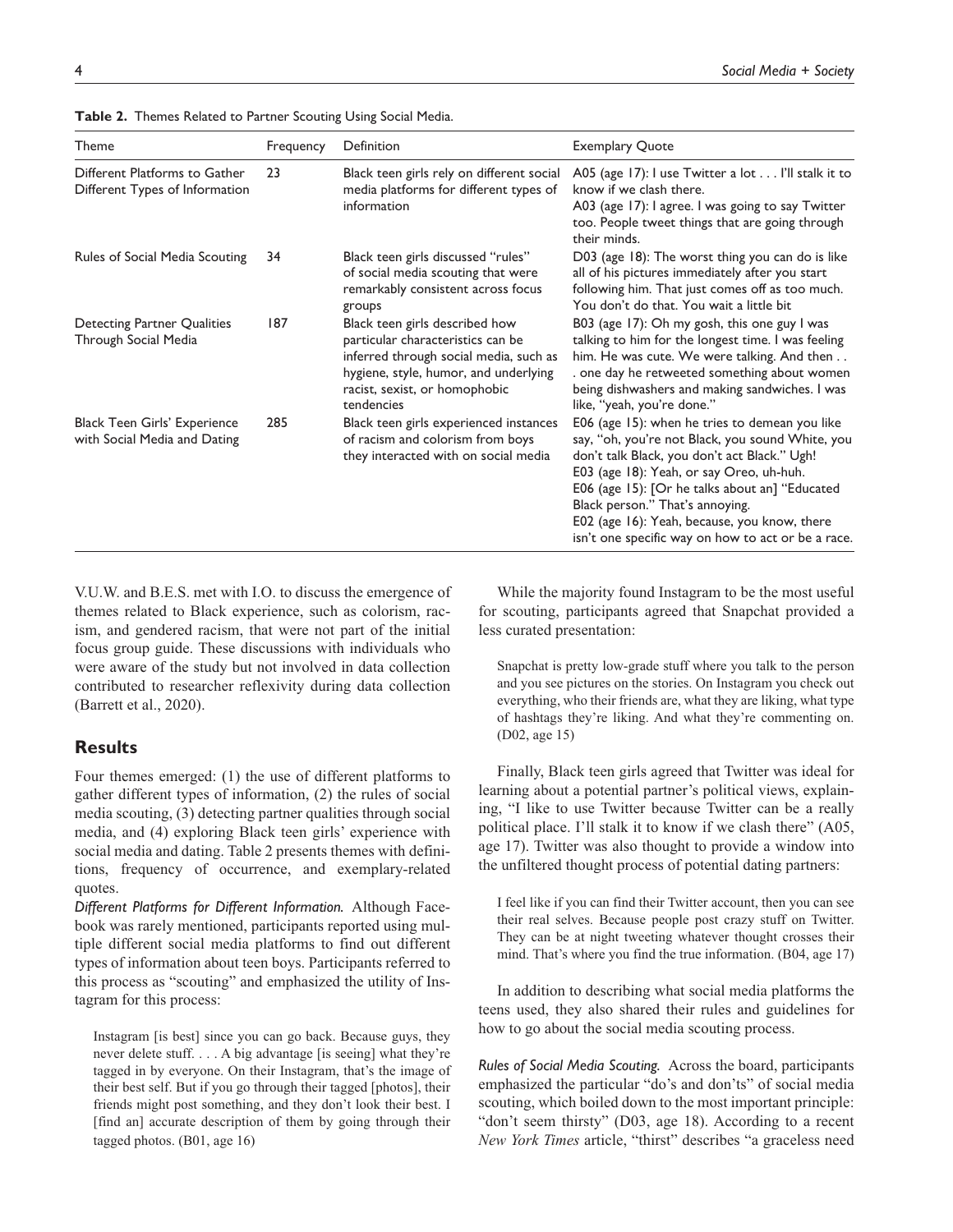for approval, affection or attention, one so raw that it creeps people out" (Chocano, 2017). Participants told us about how they have to proceed with caution to avoid giving a teen boy the wrong idea and to make sure that they are not the first to "go into the DMs" (D02, age 15), as most preferred the boy to initiate the first direct line of communication through the DMs, or direct messages, a feature ubiquitous in social media platforms. One participant described in detail the scouting process:

Okay, so the process . . . You go through all of their pictures. You start off with the most recent ones and then you go all the way down . . .you don't like any pictures, first off. You don't like any pictures. You wait a while to like the pictures to see if, once you start following them, if they immediately follow you back in the next three days, then it's good to start liking pictures. But if they don't follow you back in a good amount of time, then you wait to start liking pictures because you don't want to seem thirsty. (D02, age 15)

Another participant confirmed that restraint in pictureliking was key to avoiding appearing thirsty:

Only [like] the latest 10 pictures, 10 is a good amount. If you want to be cool about it, you like the 2 most recent ones or just the last one that they post. But never go back to pictures from like 2013. (D03, age 18)

As participants described their process of scouting, they shared stories about particular characteristics that can be inferred through social media.

*Detecting Partner Qualities through Social Media.* In addition to the usefulness of pictures for judging a potential dating partner's hygiene and style, our participants also use teen boys' photos to identify and rule out "F-boys" (boys who only want to have sex with people without being in a monogamous relationship) and "thirst-trappers" (boys who post sexually explicit pictures of themselves to gain attention) (C04, age 17), boys who, as one participant explained, "only talk to a certain girl because they want to get something from her. They don't really actually like her as a person" (E04, age 15). For "F-boys" and "thirst-trappers," the reason they might talk to a girl is usually sexual:

If a guy has too many thirst-traps to me it's just like kind of like F-boy thing. . . . If the majority of their pictures is just them without a shirt or something like that, then I'll just be like, nah, I'm going to go to someone else. (E01, age 16)

Moreover, our participants judge compatibility with a boy's sense of humor based on his "meme game" or the type of captioned image he shares and the context in which he shares it:

I feel like a meme can really tell you a lot about a person and their sense of humor if they have a weird, bad sense of humor that you're laughing about something that shouldn't be laughed about, [then] I'll definitely feel off. (C01, age 15)

Participants use Twitter retweets as a means of judging whether or not a potential partner meets the all-important standards of "not racist, not sexist, not homophobic":

Someone retweeted something that was like 'women are so emboldened by the fact that they can go to school and get an education. And they don't listen to their boyfriends or husbands in their relationships.' I was like, "Cancel. Never hearing from me again." (B04, age 17)

Our participants also spoke about performative activism and the red-flag behavior of supporting a cause like Black Lives Matter because it is trending on social media while not living up to the behavior in person:

But if he's like, posting advocacy stuff on his story even though like, maybe in school he would have been quiet, but he's like posting donate to this. . .even if he just posted a black square on his story he's advocating. (E02, age 16)

The participants debated whether or not a black square was sufficient evidence of advocacy and discussed the importance of consistent and in-person support, rather than transient digital actions preformed to keep up with prevailing trends. As the conversations shifted form general strategies for social media scouting, participants began to share stories of particular interactions with boys in which the race of the interlocutors was at the forefront of the exchange.

*Black Teen Girls' Experiences with Social Media and Dating.* Across all five focus groups, participants articulated how their race came into play during their interactions with boys on and off social media. Many participants expressed that they felt as though they were being held to the prevailing Eurocentric beauty standards and discussed differences they perceived between their dating concerns and the lack of similar concerns expressed by White peers:

I even put a poll on my story the other day of like, 'to my non-Black followers, have you ever had to think, "does he even [like] \**insert race*\* when you have a crush on a guy?'" And most of the people who said "yes" were either Asian or Latino, but everyone who said "no" was White . . . . you never have seen a White girl be like, "hmm, does this White guy like White girls?" No, because they're the beauty standard. (E02, age 16)

Even when interacting with Black teen boys, participants shared experiences of colorism and backhanded compliments:

[A guy might say] 'oh, you're pretty for a dark skin.' Like what? I'd rather you not say anything to me. Don't compliment me at all if you're going to say 'you're pretty for a dark-skinned girl.' Or 'you're pretty when your hair is straight.' (B01, age 16)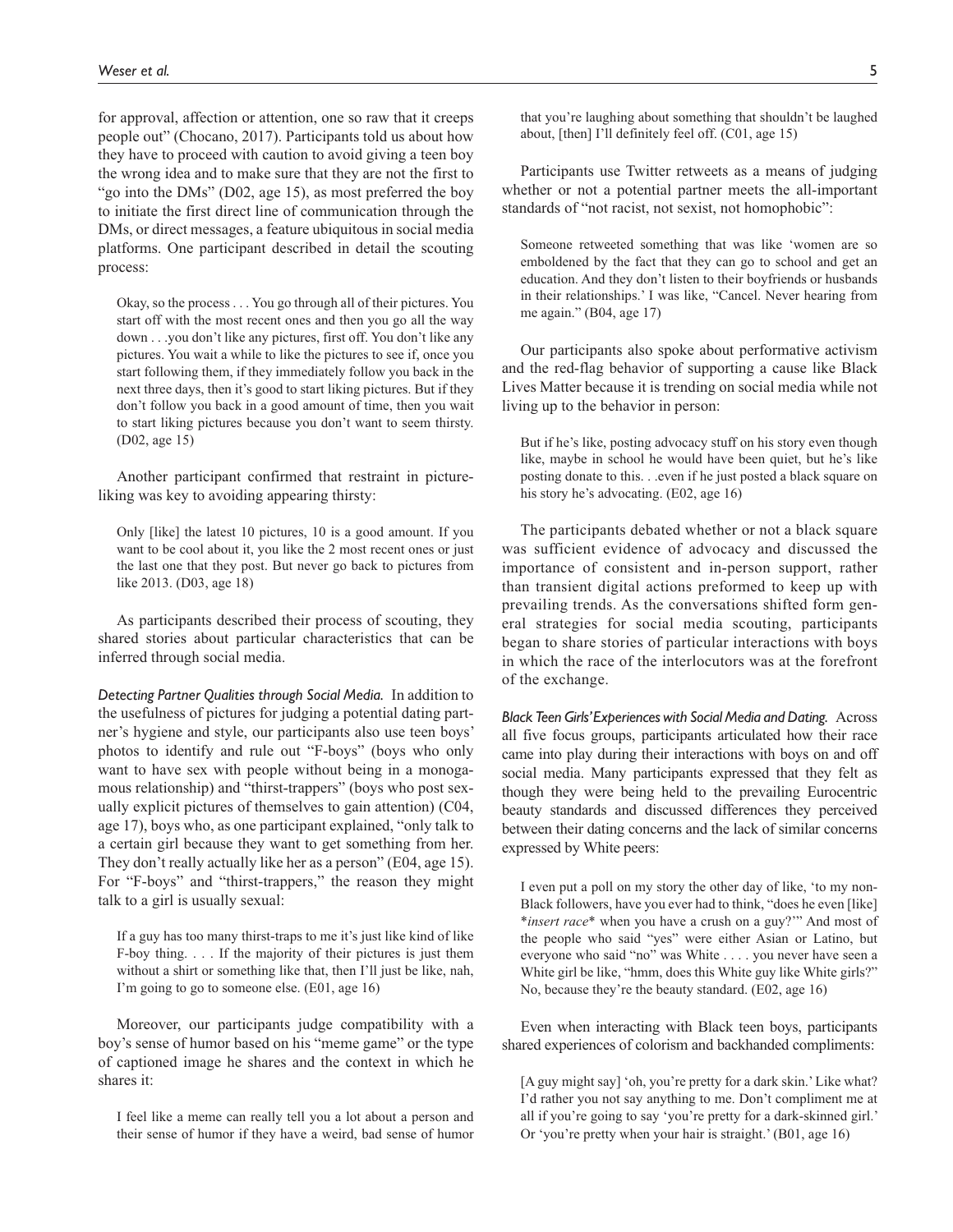Across all focus groups, participants shared their experiences of blatant stereotyping and cultural invalidation:

One thing that really annoys me is when I'm talking to someone and obviously, I'm African American. I start telling them my interests in music, for example, and then they tell me "you're the whitest Black person that I've ever met." (C03, age 16)

Participants also recounted instances of being accused by Black teen boys of using their "white voice" (C01, age 15):

When people say you talk White, they just mean that you talk articulately. And by you saying that that's a White characteristic, you're saying . . .to talk eloquently is something that is reserved for White people and cannot belong to you. And that's just another example of self-hatred in the Black community. (E02, age 16)

Finally, participants pointed out the ways in which they were stereotyped, explaining, "we get labeled with angry Black girl. We get labeled as a bitch" (A01, age 18) when speaking their mind online or rejecting a teen boy's advances in the DMs.

# **Discussion**

On 11 March 2020, the World Health Organization (WHO, 2020) declared that COVID-19 would be classified not as an epidemic, but rather a pandemic. In the wake of the social isolation procedures adopted in the United States and much of the world, the Internet became the primary means of social interaction. However, Black teen girls who participated in our study reported that even before the start of the pandemic, social media played a vital role in the scouting of potential dating partners. Thus, it appears that the first few months of COVID-19 had a minimal impact on the scouting behaviors of the Black teen girls in our focus groups.

Social media is used extensively by Black teen girls to evaluate whether a teen boy could be considered as a potential dating or romantic partner. Black teen girls reported that they rely heavily on Instagram for this process, since Instagram provides ample photographic evidence of important traits such as hygiene, style, and appearance. This aligns neatly with a long tradition of literature indicating that physical attractiveness is the largest determinant of how much a person likes, wants to get to know, and attempts to date a potential target (Walster et al., 1966). Participants also discussed the value of Twitter for assessing a boy's political views. Recent experimental work has demonstrated that initial impressions of a likable target change upon the discovery of politically dissimilar traits, dramatically reducing romantic interest (Mallinas et al., 2018). This highlights the utility of political tweets for evaluating potential romantic compatibility. The girls in the focus groups stated that they rarely use Facebook, and they said they find Snapchat most useful for seeing a boy's daily life and standard patterns of behavior. Black teen girls followed various idiosyncratic "rules" of social media scouting, including a proscribed number of photos to "like" on a boy's account, to avoid appearing "thirsty." By looking at potential partners' photos, both tagged and posted, Black teen girls described how they learn about the teen boy's sense of style and hygiene; they explained that they use memes to judge a potential partner's sense of humor. Since shared laughter is known to be an important indicator of romantic attraction between potential mates (Hall, 2015), the participants' emphasis on evaluating a boy's sense of humor through posted and shared memes fits well within the established literature on romantic attraction and partner selection.

Across all focus groups, Black teen girls experienced instances of racism and colorism from boys they interacted with on social media, and they described their awareness of a constant comparison to Eurocentric standards of beauty. Although teen girls of various racial backgrounds in the current generation may use social media to scout romantic partners, Black teen girls appear to navigate social media differently as they take into context racism, sexism and political views of potential dating partners. Since perceived political ideology has been revealed to be one of the best predictors of prejudice (Brandt, 2017), Black teen girls' focus on social media activities with political ramifications is highly adaptive.

Several participants articulated the importance of scouring a potential partner's social media presence to identify signs of racism, sexism, colorism, or homophobia prior to engaging in any sort of interaction. This finding suggests that Black teen girls are highly attuned to signs of bias. Black teen girls also described difficulty in navigating the online dating scene due to experiencing within-group discrimination such as being accused of "acting white" from Black teen boys. Durkee et al. (2019) defines this phenomenon as "cultural invalidations," which most often targets people of color who demonstrate behaviors or traits that are perceived to be normative for White culture. This accusation has been found in the literature to affect Black teen girls more than boys and can result in poor mental health outcomes among this group (Davis et al., 2018; Durkee et al., 2019; Durkee & Williams, 2015). Furthermore, Black teen girls in the study also described being worried about being labeled as "aggressive" for being outspoken while interacting with potential dating partners. These findings are consistent with research on gendered racist stereotypes that uniquely impact Black girls and women, which can have serious negative impacts on their overall well-being, including increased risk of engaging in sexual risk behaviors (Abrams et al., 2019; Opara, 2018; Walley-Jean, 2009).

Findings from this study are important for prevention researchers who must understand the unique social location in which Black girls are positioned, which leads to how these teens are perceived and treated on social media. By acknowledging this, prevention researchers can tailor interventions and programs to teach Black teen girls how to respond to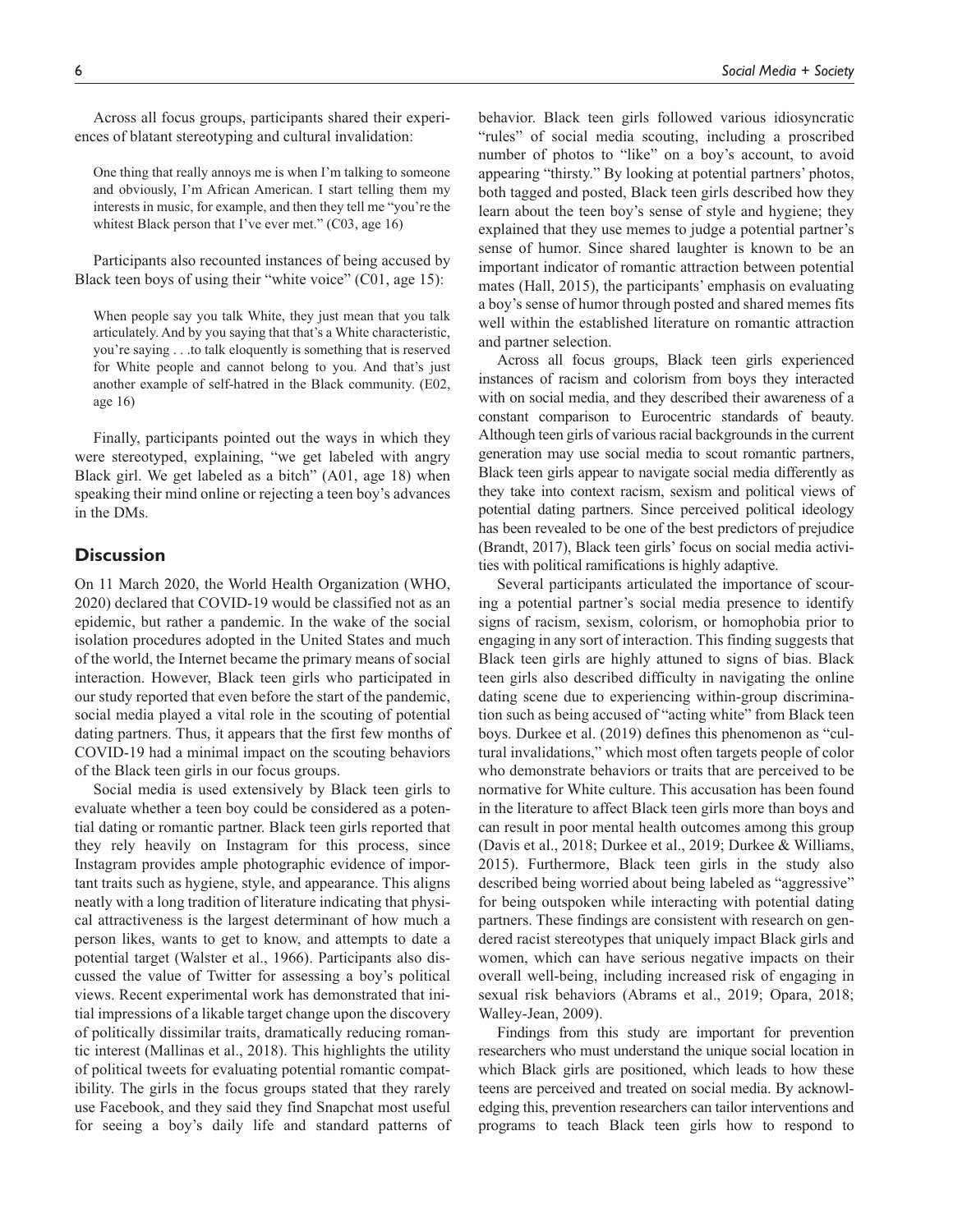inappropriate social media messaging that may target them due to their race and gender. These interventions and programs can also encouraging Black teen girls to feel confident in themselves as a way to avoid engaging in behaviors that may otherwise place them at risk. Since Black teen girls' dating experiences are unique, interventions for encouraging healthy romantic relationships should be developed specifically for this group. In particular, Black teen girls' aptitude for uncovering signs of bias in potential romantic partners should be celebrated and cultivated. Prevention efforts that harness the social media partner scouting skills employed by Black teen girls may aid in encouraging high-quality partner selection and empowering girls to make healthy decision around sexual health, which could decrease the HIV/STI (sexually transmitted infection) disparities that affects Black girls. Moreover, exploring the lived experiences of an understudied population (e.g., Black teen girls) offers insight into how to culturally tailor interventions that support self-esteem development and promote positive identity development (Okeke-Adeyanju et al., 2014).

While this study has strengths as it contributes significantly to the social media and cyberdating literature on Black teen girls, we acknowledge several limitations in the study. Our participants represent a subset of Black teen girls who were recruited primarily through Instagram. Participants who self-selected to participate in an online study about dating and relationships through a social media platform may be more likely to assign greater utility to social media in dating than other members of the population. Though we recruited nationally, our participants are not a representative sample of the United States as a whole. We also recruited only those participants who self-identified as heterosexual, further reducing generalizability to sexual minority identifying Black teen girls. In addition, the findings of this study cannot be generalized as it represents only the thoughts and experiences of our focus group participants. More research among a broader sample of Black teen girls is needed to fully understand the scope of social media use in teen dating relationships. This work is also limited in scope in that it addresses only the subset of social media behavior related to partner scouting, not the boarder influence of social media on the socialization and identity development of Black teen girls. Future targeted focus group research should also include Black teen boys and self-identified lesbian, gay, bisexual, transgender, queer, intersex, and asexual (LGBTQIA+) teens in conversations about the role of social media in teen partner scouting behavior. As social media use increases, it is important for researchers to consider its role in teen dating, as well as to examine the unique experiences of Black teen girls and other underrepresented populations.

#### **Declaration of Conflicting Interests**

The author declared the following potential conflicts of interest with respect to the research, authorship, and/or publication of this article: Dr. Hieftje is the Principal Investigator for this study and has a significant relationship with the videogame prototype company, PreviewLabs, Inc. that is currently developing the videogame intervention based on the findings of this research study. All other authors declared no potential conflicts of interest with respect to the research, authorship, and/or publication of this article.

#### **Funding**

The author(s) disclosed receipt of the following financial support for the research, authorship, and/or publication of this article: This study was funded by the Eunice Kennedy Shriver National Institute of Child Health and Human Development (1R21HD098031-01; PI: Hieftje) and Women's Health Research at Yale. Dr. Hieftje was supported, in part, by the National Heart, Lung, and Blood Institute (K12HL138037). Dr. Opara received funding from the National Institutes of Health, Office of the Director (1DP5OD029636) and received partial funding from the National Institute of Mental Health (R25-MH087217).

### **ORCID iD**

Veronica U. Weser **D** <https://orcid.org/0000-0001-7318-9156>

#### **References**

- Abrams, J. A., Hill, A., & Maxwell, M. (2019). Underneath the mask of the strong Black woman schema: Disentangling influences of strength and self-silencing on depressive symptoms among U.S. Black women. *Sex Roles*, *80*(9–10), 517–526.
- Anderson, M., & Jiang, J. (2020). *Teens, social media & technology 2018*. [https://www.pewresearch.org/internet/2018/05/31/](https://www.pewresearch.org/internet/2018/05/31/teens-social-media-technology-2018/) [teens-social-media-technology-2018/](https://www.pewresearch.org/internet/2018/05/31/teens-social-media-technology-2018/)
- Barrett, A., Kajamaa, A., & Johnston, J. (2020). How to . . . be reflexive when conducting qualitative research. *The Clinical Teacher*, *17*(1), 9–12.
- Boyatzis, R. E. (1998). *Transforming qualitative information: Thematic analysis and code development*. SAGE.
- Brandt, M. J. (2017). Predicting ideological prejudice. *Psychological Science*, *28*(6), 713–722.
- Braun, V., & Clarke, V. (2006). Using thematic analysis in psychology. *Qualitative Research in Psychology*, *3*(2), 77–101.
- Bull, S. S., Levine, D. K., Black, S. R., Schmiege, S. J., & Santelli, J. (2012). Social media–delivered sexual health intervention: A cluster randomized controlled trial. *American Journal of Preventive Medicine*, *43*(5), 467–474.
- Chocano, C. (2017). *It's easy to be called "thirsty" on social media: What about on capitol hill?*. [https://www.nytimes.](https://www.nytimes.com/2017/04/04/magazine/its-easy-to-be-called-thirsty-on-social-media-what-about-on-capitol-hill.html) [com/2017/04/04/magazine/its-easy-to-be-called-thirsty-on](https://www.nytimes.com/2017/04/04/magazine/its-easy-to-be-called-thirsty-on-social-media-what-about-on-capitol-hill.html)[social-media-what-about-on-capitol-hill.html](https://www.nytimes.com/2017/04/04/magazine/its-easy-to-be-called-thirsty-on-social-media-what-about-on-capitol-hill.html)
- Davis, M., Stadulis, R., & Neal-Barnett, A. (2018). Assessing the effects of the acting White accusation among Black girls: Social anxiety and bullying victimization. *Journal of the National Medical Association*, *110*(1), 23–28.
- Dedoose. (2020). *Web application for managing, analyzing, and presenting qualitative and mixed method research data* (Version 8.3.35). Sociocultural Research Consultants. [www.](www.dedoose.com) [dedoose.com](www.dedoose.com)
- Denzin, N. K. (1970). Unobtrusive measures: The quest for triangulated and nonreactive methods of observation. In N. K. Denzin (Ed.), *The research act: A theoretical introduction to sociological methods* (pp. 260–293). Aldine Publishing.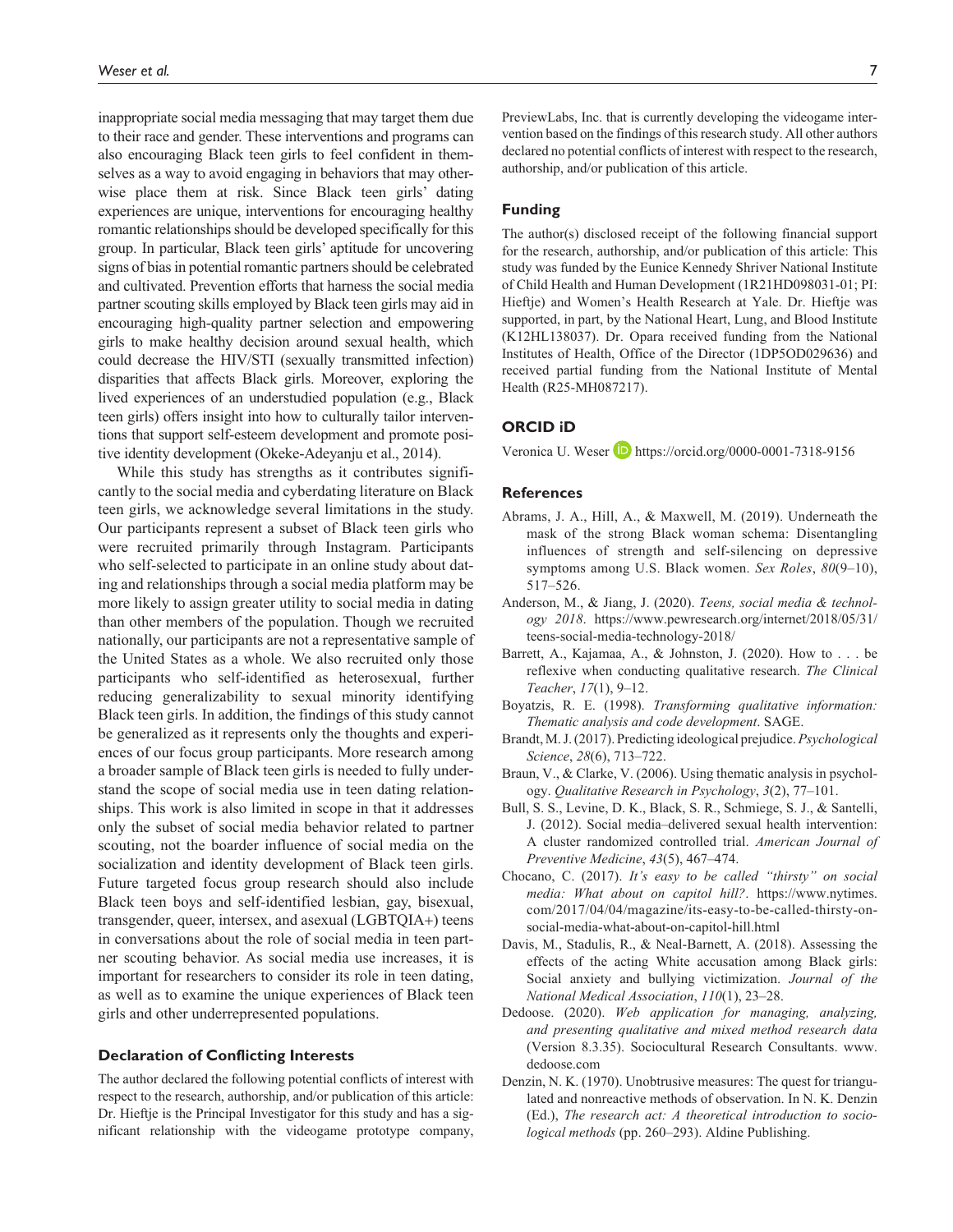- Durkee, M. I., Gazley, E. R., Hope, E. C., & Keels, M. (2019). Cultural invalidations: Deconstructing the "acting White" phenomenon among Black and Latinx college students. Cultural Diversity and Ethnic Minority Psychology.
- Durkee, M. I., & Williams, J. L. (2015). Accusations of acting White: Links to Black students' racial identity and mental health. *Journal of Black Psychology*, *41*(1), 26–48.
- Hall, J. A. (2015). Sexual selection and humor in courtship: A case for warmth and extroversion. *Evolutionary Psychology*, *13*(3), Article 598918.
- Hieftje, K., Duncan, L., Florsheim, O., Sawyer, B., & Fiellin, L. E. (2019). One night stan: Feasibility study of an HIV prevention and sexual risk reduction social card game for young Black women. *Games for Health Journal*, *8*(2), 112–120.
- Ho, S. S., Lee, E. W., & Liao, Y. (2016). Social network sites, friends, and celebrities: The roles of social comparison and celebrity involvement in adolescents' body image dissatisfaction. *Social Media* + *Society*, *2*(3), Article 664216.
- Howard, D. E., Debnam, K. J., & Strausser, A. (2019). "I'ma stalker and proud of it": Adolescent girls' perceptions of the mixed utilities associated with internet and social networking use in their dating relationships. *Youth & Society*, *51*(6), 773–792.
- Kevern, J., & Webb, C. (2001). Focus groups as a tool for critical social research in nurse education. *Nurse Education Today*, *21*(4), 323–333.
- Kwok, I., & Wescott, A. B. (2020). Cyberintimacy: A Scoping Review of Technology-Mediated Romance in the Digital Age. *Cyberpsychology, Behavior, and Social Networking*, *23*, 657–666.
- Lucero, J. L., Weisz, A. N., Smith-Darden, J., & Lucero, S. M. (2014). Exploring gender differences: Socially interactive technology use/abuse among dating teens. *Affilia*, *29*(4), 478–491.
- Lykens, J., Pilloton, M., Silva, C., Schlamm, E., Wilburn, K., & Pence, E. (2019). Google for sexual relationships: Mixedmethods study on digital flirting and online dating among adolescent youth and young adults. *JMIR Public Health and Surveillance*, *5*(2), Article e10695.
- Mallinas, S. R., Crawford, J. T., & Cole, S. (2018). Political opposites do not attract: The effects of ideological dissimilarity on impression formation. *Journal of Social and Political Psychology*, *6*(1), 49–75.
- Okeke-Adeyanju, N., Taylor, L. C., Craig, A. B., Smith, R. E., Thomas, A., Boyle, A. E., & DeRosier, M. E. (2014). Celebrating the strengths of black youth: Increasing selfesteem and implications for prevention. *The Journal of Primary Prevention*, *35*(5), 357–369.
- Opara, I. (2018). Examining African American parent-daughter HIV risk communication using a Black feminist-ecological lens: Implications for intervention. *Journal of Black Studies*, *49*(2), 134–151.
- Patton, M. Q. (2014). *Qualitative research & evaluation methods: Integrating theory and practice*. SAGE.
- Reed, L. A., Tolman, R. M., & Ward, L. M. (2016). Snooping and sexting: Digital media as a context for dating aggression and abuse among college students. *Violence Against Women*, *22*(13), 1556–1576.
- Reed, L. A., Tolman, R. M., & Ward, L. M. (2017). Gender matters: Experiences and consequences of digital dating abuse victimization in adolescent dating relationships. *Journal of Adolescence*, *59*, 79–89.
- Rodgers, B. L., & Cowles, K. V. (1993). The qualitative research audit trail: A complex collection of documentation. *Research in Nursing & Health*, *16*(3), 219–226.
- Rueda, H. A., Lindsay, M., & Williams, L. R. (2015). "She posted it on Facebook": Mexican American adolescents' experiences with technology and romantic relationship conflict. *Journal of Adolescent Research*, *30*(4), 419–445.
- Selkie, E. M., Benson, M., & Moreno, M. (2011). Adolescents' views regarding uses of social networking websites and text messaging for adolescent sexual health education. *American Journal of Health Education*, *42*(4), 205–212.
- Stevens, R., Gilliard-Matthews, S., Dunaev, J., Todhunter-Reid, A., Brawner, B., & Stewart, J. (2017). Social media use and sexual risk reduction behavior among minority youth: Seeking safe sex information. *Nursing Research*, *66*(5), 368–377.
- Torrance, H. (2012). Triangulation, respondent validation, and democratic participation in mixed methods research. *Journal of Mixed Methods Research*, *6*(2), 111–123.
- Trekels, J., Ward, L. M., & Eggermont, S. (2018). I "like" the way you look: How appearance-focused and overall Facebook use contribute to adolescents' self-sexualization. *Computers in Human Behavior*, *81*, 198–208.
- Vaismoradi, M., Jones, J., Turunen, H., & Snelgrove, S. (2016). Theme development qualitative content analysis thematic analysis. *Journal of Nursing Education Practice*, *6*, Article 100.
- Van Ouytsel, J., Van Gool, E., Walrave, M., Ponnet, K., & Peeters, E. (2016). Exploring the role of social networking sites within adolescent romantic relationships and dating experiences. *Computers in Human Behavior*, *55*, 76–86.
- Van Ouytsel, J., Walrave, M., Ponnet, K., Willems, A. S., & Van Dam, M. (2019). Adolescents' perceptions of digital media's potential to elicit jealousy, conflict and monitoring behaviors within romantic relationships. *Cyberpsychology: Journal of Psychosocial Research on Cyberspace*, *13*(3), Article 3.
- Wade, A. (2019). When social media yields more than "likes": Black girls' digital kinship formations. *Women, Gender, and Families of Color*, *7*(1), 80–97.
- Walley-Jean, J. C. (2009). Debunking the myth of the "angry Black woman": An exploration of anger in young African American women. *Black Women, Gender & Families*, *3*(2), 68–86.
- Walster, E., Aronson, V., Abrahams, D., & Rottman, L. (1966). Importance of physical attractiveness in dating behavior. *Journal of Personality and Social Psychology*, *4*(5), 508–516.
- World Health Organization. (2020). *Coronavirus disease 2020 (COVID-19): Situation report 67*. [https://www.who.int/docs/](https://www.who.int/docs/default-source/coronaviruse/situation-reports/20200327-sitrep-67-covid-19.pdf?sfvrsn=b65f68eb_4) [default-source/coronaviruse/situation-reports/20200327](https://www.who.int/docs/default-source/coronaviruse/situation-reports/20200327-sitrep-67-covid-19.pdf?sfvrsn=b65f68eb_4) sitrep-67-covid-19.pdf?sfvrsn=b65f68eb 4

#### **Author Biographies**

Veronica U. Weser (PhD, University of Virginia) is a researcher at Yale School of Medicine. Her research interests include virtual and augmented reality, serious games, and videogame interventions for adolescents.

Ijeoma Opara (PhD, Montclair State University) is an Assistant Professor in the Department of Social & Behavioral Sciences at the School of Public Health. Her research interests include HIV/AIDS and sexually transmitted infection (STI) prevention, substance abuse prevention, adolescent girls of color, youth empowerment, intersectionality, and community-based participatory research.